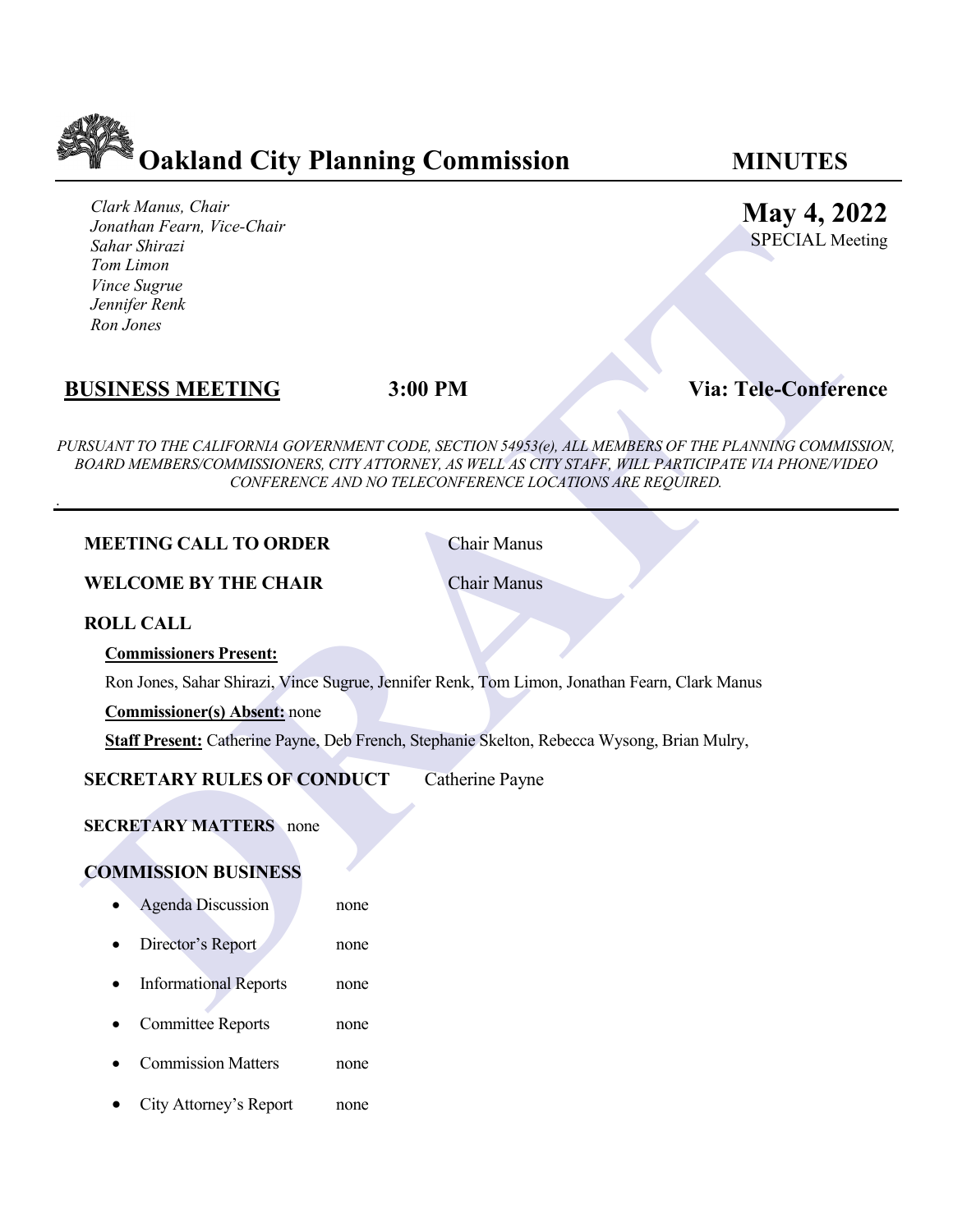### **OPEN FORUM**

At this time members of the public may speak on any item of interest within the Commission's jurisdiction. At the discretion of the Chair, speakers are generally limited to two minutes or less if there are six (6) or less speakers on an item, and one minute or less if there are more than six (6) speakers.

### **PUBLIC SPEAKERS:** none

## **CONSENT CALENDAR**

|                                               |                  | the discretion of the Chair, speakers are generally limited to two minutes or less if there are $\rm{six}$ (6) or less<br>speakers on an item, and one minute or less if there are more than six (6) speakers.                                                                                                                                                                                               |  |  |
|-----------------------------------------------|------------------|--------------------------------------------------------------------------------------------------------------------------------------------------------------------------------------------------------------------------------------------------------------------------------------------------------------------------------------------------------------------------------------------------------------|--|--|
| <b>PUBLIC SPEAKERS: none</b>                  |                  |                                                                                                                                                                                                                                                                                                                                                                                                              |  |  |
| <b>CONSENT CALENDAR</b>                       |                  |                                                                                                                                                                                                                                                                                                                                                                                                              |  |  |
|                                               |                  | The Commission will take a single roll call vote on all of the items listed below in this section. The vote v<br>be on approval of the staff report and recommendation in each case. Members of the Commission may<br>request that any item on the Consent Calendar be singled out for separate discussion and vote.                                                                                         |  |  |
| #1.                                           | <b>Location:</b> | Citywide                                                                                                                                                                                                                                                                                                                                                                                                     |  |  |
| <b>Accessor's Parcel Number:</b>              |                  | N/A                                                                                                                                                                                                                                                                                                                                                                                                          |  |  |
|                                               | Proposal:        | Renew The Adoption of a Resolution Determining that Conducting In-<br>Person Meetings of the Planning Commission And Its Committees Would<br>Present Imminent Risks to Attendees' Health, And Electing to Continue<br>Conducting Meetings Using Teleconferencing In Accordance With City<br>Planning Commission Resolution, dated October 6, 2021, to Allow<br>Continuation of Planning Commission Meetings. |  |  |
| Applicant:                                    |                  | Catherine Payne, Secretary to the Planning Commission                                                                                                                                                                                                                                                                                                                                                        |  |  |
| <b>Phone Number:</b>                          |                  | $(510)$ 915-0577                                                                                                                                                                                                                                                                                                                                                                                             |  |  |
|                                               | Owner:           | NA                                                                                                                                                                                                                                                                                                                                                                                                           |  |  |
| <b>Case File Number:</b>                      |                  | NA                                                                                                                                                                                                                                                                                                                                                                                                           |  |  |
| <b>Planning Permits Required:</b>             |                  | Renew the adoption of Resolution Pursuant to AB-361                                                                                                                                                                                                                                                                                                                                                          |  |  |
| <b>General Plan:</b>                          |                  | <b>NA</b>                                                                                                                                                                                                                                                                                                                                                                                                    |  |  |
|                                               | <b>Zoning:</b>   | NA                                                                                                                                                                                                                                                                                                                                                                                                           |  |  |
| <b>Environmental</b><br><b>Determination:</b> |                  | Exempt pursuant to California Environmental Quality Act (CEQA)<br>Guidelines Section 15061(b)(3) (Common Sense Exemption).                                                                                                                                                                                                                                                                                   |  |  |
| <b>Historic Status:</b>                       |                  | <b>NA</b>                                                                                                                                                                                                                                                                                                                                                                                                    |  |  |
| <b>City Council District:</b>                 |                  | <b>NA</b>                                                                                                                                                                                                                                                                                                                                                                                                    |  |  |
|                                               | <b>Status:</b>   | <b>NA</b>                                                                                                                                                                                                                                                                                                                                                                                                    |  |  |
| <b>Staff Recommendation:</b>                  |                  | Receive public testimony and consider renewing the adoption of<br>Resolution.                                                                                                                                                                                                                                                                                                                                |  |  |
| <b>Finality of Decision:</b>                  |                  | Decision Final.                                                                                                                                                                                                                                                                                                                                                                                              |  |  |
| For further information:                      |                  | Contact case planner Catherine Payne at (510) 915-0577 or by e-mail<br>at cpayne@oaklandca.gov                                                                                                                                                                                                                                                                                                               |  |  |
|                                               |                  | Case Planner Catherine Payne gave a description of the Consent Calendar Proposal                                                                                                                                                                                                                                                                                                                             |  |  |

**Public Speakers –** none

**Motion to approve by:** Vice-Chair Fearn

**Seconded by:** Commissioner Renk

**Action:** 7 Ayes, 0 Noes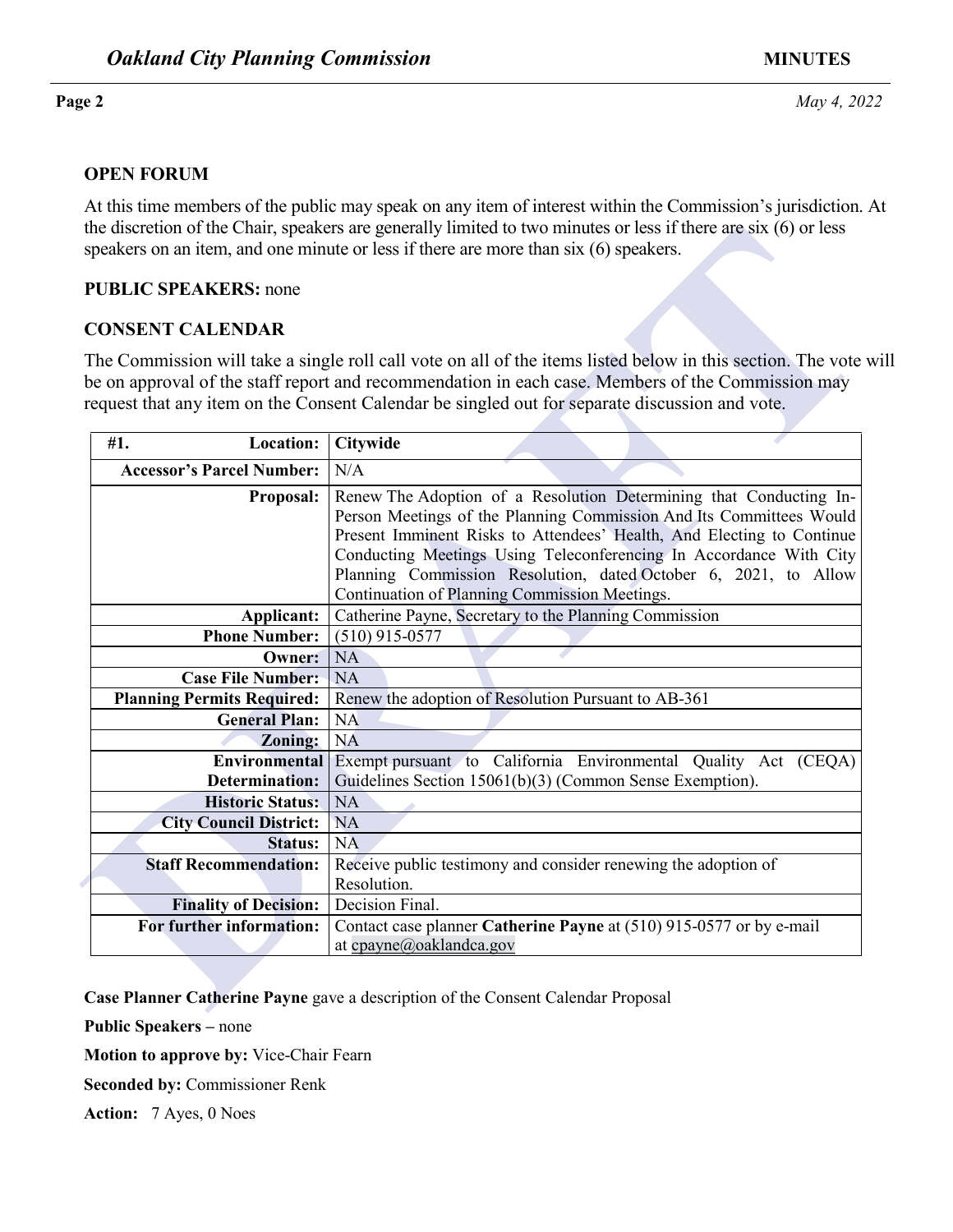## **Page 3** *May 4, 2022*

## **PUBLIC HEARINGS**

The hearing provides opportunity for all concerned persons to speak; the hearing will normally be closed after all testimony has been heard. If you challenge a Commission decision in court, you will be limited to issues raised at the public hearing or in correspondence delivered to the Planning and Building Department, at, or prior to, the public hearing.

| at, or prior to, the public hearing.           |                                                                                                                                                                                                                                                                                                                                                                                                                                                                                                                                                |  |
|------------------------------------------------|------------------------------------------------------------------------------------------------------------------------------------------------------------------------------------------------------------------------------------------------------------------------------------------------------------------------------------------------------------------------------------------------------------------------------------------------------------------------------------------------------------------------------------------------|--|
|                                                | The Commission will then vote on the matter based on the staff report and recommendation. If the<br>Commission does not follow the staff recommendation and no alternate findings for decision have been<br>prepared, then the vote on the matter will be considered a "straw" vote, which essentially is a non-binding<br>vote directing staff to return to the Commission at a later date with appropriate findings for decision and, as<br>applicable, conditions of approval that the Commission will consider in making a final decision. |  |
| agenda item.                                   | If you wish to be notified on the decision of an agenda item, please contact the case planner for the specific                                                                                                                                                                                                                                                                                                                                                                                                                                 |  |
| #2.                                            | <b>Location: 2943 MacArthur Boulevard</b>                                                                                                                                                                                                                                                                                                                                                                                                                                                                                                      |  |
| <b>Assessor's Parcel Number: 028 091602000</b> |                                                                                                                                                                                                                                                                                                                                                                                                                                                                                                                                                |  |
|                                                | Proposal: To place a screened Macro Telecommunication Facility on the rooftop of an<br>existing residential building. There will be six new antennas and two new<br>radio cabinets on the front, rear and side of the building which faces a<br>commercial lot, as well as a new equipment box (70 square feet).                                                                                                                                                                                                                               |  |
|                                                | <b>Applicant:</b> Tom Swarner/Dish Wireless                                                                                                                                                                                                                                                                                                                                                                                                                                                                                                    |  |
| <b>Phone Number:</b> 510) 435-3595             |                                                                                                                                                                                                                                                                                                                                                                                                                                                                                                                                                |  |
|                                                | <b>Owner:</b> Michael W. Marr                                                                                                                                                                                                                                                                                                                                                                                                                                                                                                                  |  |
| Case File Number: PLN22051                     |                                                                                                                                                                                                                                                                                                                                                                                                                                                                                                                                                |  |
|                                                | Planning Permits Required: Major Conditional Use Permit (CUP) for a Macro Telecommunication<br>Facility on a private parcel in a residential zone; and Regular Design<br>Review (DR) for a Macro Telecommunication Facility                                                                                                                                                                                                                                                                                                                    |  |
|                                                | General Plan: Urban Residential                                                                                                                                                                                                                                                                                                                                                                                                                                                                                                                |  |
| <b>Zoning:</b>                                 | Urban Residential - 4 (RU-4) Zone                                                                                                                                                                                                                                                                                                                                                                                                                                                                                                              |  |
|                                                | Environmental Determination: Exempt per the State CEQA Guidelines Section 15301 - Minor alterations<br>to existing facilities; Section 15303- Construction of Small Structures; and<br>Section 15183 – Projects Consistent with a Community Plan, General Plan,<br>or Zoning                                                                                                                                                                                                                                                                   |  |
| <b>Historic Status: F3</b>                     |                                                                                                                                                                                                                                                                                                                                                                                                                                                                                                                                                |  |
| City Council district: 4                       |                                                                                                                                                                                                                                                                                                                                                                                                                                                                                                                                                |  |
| Status:                                        | Pending                                                                                                                                                                                                                                                                                                                                                                                                                                                                                                                                        |  |
| <b>Staff Recommendation:</b>                   | Approval subject to the attached conditions                                                                                                                                                                                                                                                                                                                                                                                                                                                                                                    |  |
|                                                | Finality of Decision: Appealable to City Council within 10 days                                                                                                                                                                                                                                                                                                                                                                                                                                                                                |  |
|                                                | For further information: Contact Case Planner Rebecca Wysong at (510)238-3123 or by email at<br>rwysong@oaklandca.gov                                                                                                                                                                                                                                                                                                                                                                                                                          |  |

**Planner:** Planner Rebecca Wysong gave a verbal presentation of the project

**Applicant:** Tom Swarner/ Dish Wireless gave a verbal presentation of the project

- Commissioners provided questions and comments regarding item.
- **Public Speakers:** none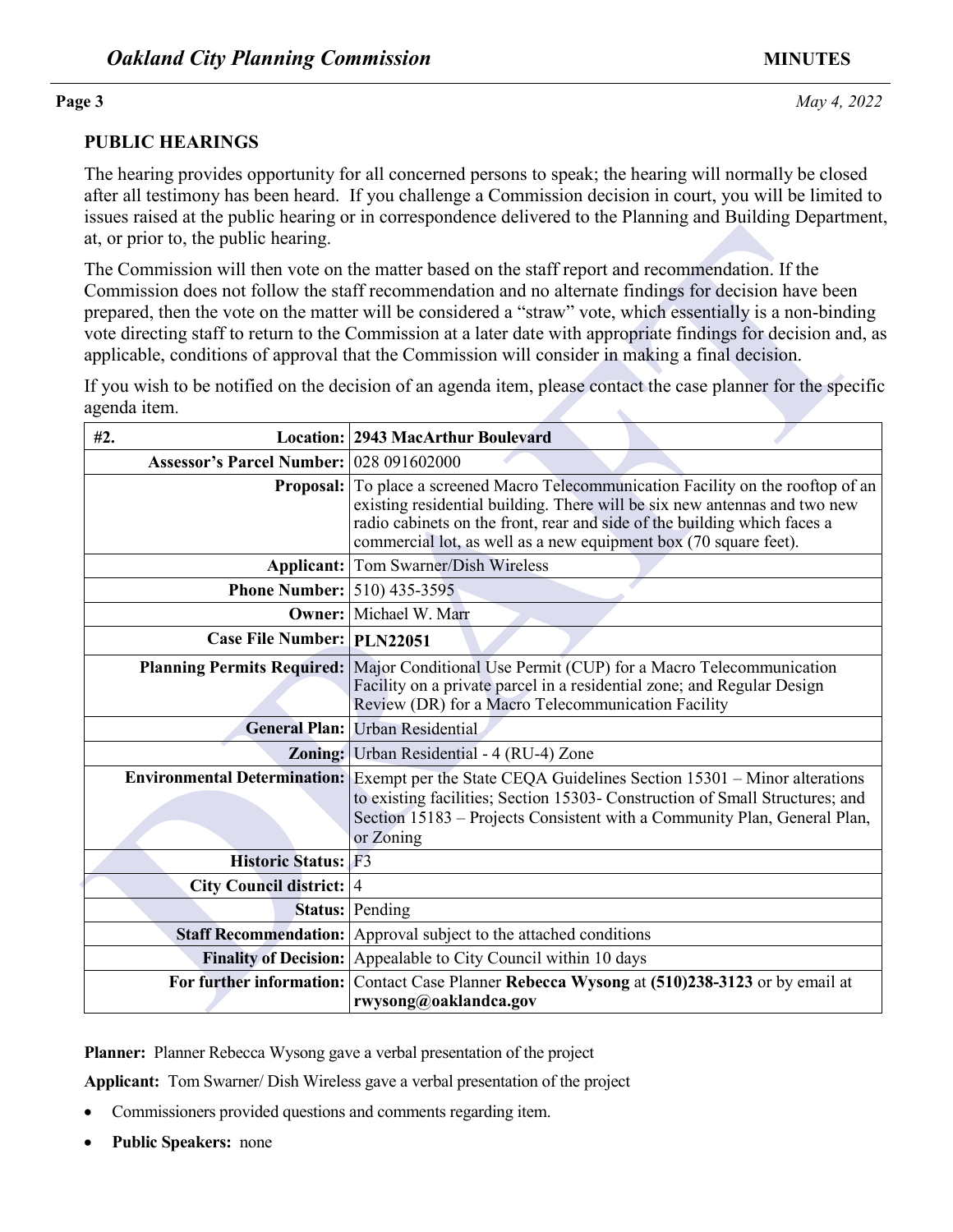**Motion by Vice-Chair Fearn** to approve project based upon staff recommendations:

- **1.** Affirm staff's environmental determination;
- **2.** Approve the Major Conditional Use Permit and Design Review application subject to the staff's Findings and Conditions of Approval; and
- **3.** Applicant to work with staff to soften proposed screening to help it to blend more with surroundings.

### **Seconded by Commissioner Limon**

**Action: 7** Ayes, 0 Noes

**Commissioner Ron Jones** volunteered to work with applicant and staff on screening possibilities to better blend with site.

## **APPEALS**

The Commission will take testimony on each appeal. If you challenge a Commission decision in court, you will be limited to issues raised at the public hearing or in correspondence delivered to the Planning and Building Department, at, or prior to, to the public hearing; provided, however, such issues were previously raised in the appeal itself.

3. Applies to work with staff to soften proposed screening to help it to bend more with surroundings.<br> **Dream Seconds by Commissions Linon**<br> **DRAFTATIS COMMISSION WEET ALT ASSOCIATE CONSTANT CONSTANT CONSTANT CONSTANT CONS** Following the testimony, the Commission will vote on the staff report and recommendation. If the Commission reverses/overturns the staff decision and no alternate findings for decisions have been prepared, then the vote on the matter will be considered a "straw" vote, which essentially is a non-binding vote directing staff to return to the Commission at a later date with appropriate findings for decision and, as applicable, conditions of approval that the Commission will consider in making a final decision. Unless otherwise noted, the decisions in the following matters are final and not administratively appealable. Any party seeking to challenge these decisions in court must do so within ninety (90) days of the date of the announcement of the final decision, pursuant to Code of Civil Procedure section 1094.6, unless a shorter period applies.

• none

## **COMMISSION BUSINESS**

• Approval of Minutes **Date:** April 20, 2022

**Motion to approve:** Commissioner Sugrue **Seconded by:** Commissioner Renk **Action:** 6 Ayes, 0 Noes,

- Correspondence none
- City Council Actions none